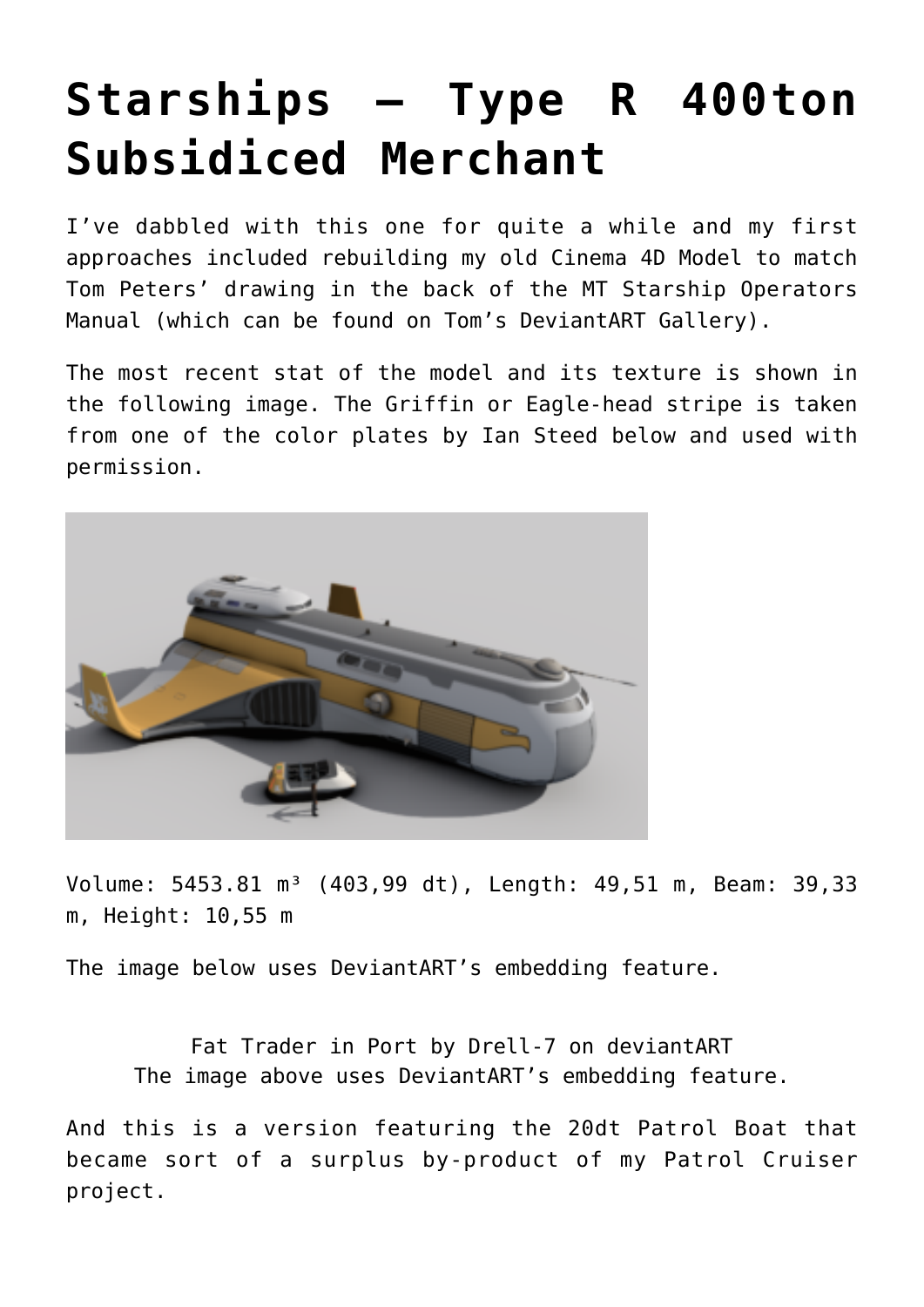

And last but not least an even more current render. This time however I exchanged the original subcraft with my Versiil Mk.II Class 20 dt Patrol Boat. Still work to do as the Airlock is still missing.



[Ian Steed](http://biomassart.wordpress.com/) did a few very nice color plates for his variant of the ship.

[TYPE R Colour Plates](http://biomass.deviantart.com/art/TYPE-R-Colour-Plates-375927852) by [biomass](http://biomass.deviantart.com/) on [deviantART](http://www.deviantart.com)

I asked Ian if I could use his color variants on my model and after his positive feedback I began with the UV-unwrapping process. Three crude quick slap-on textures can be been below.